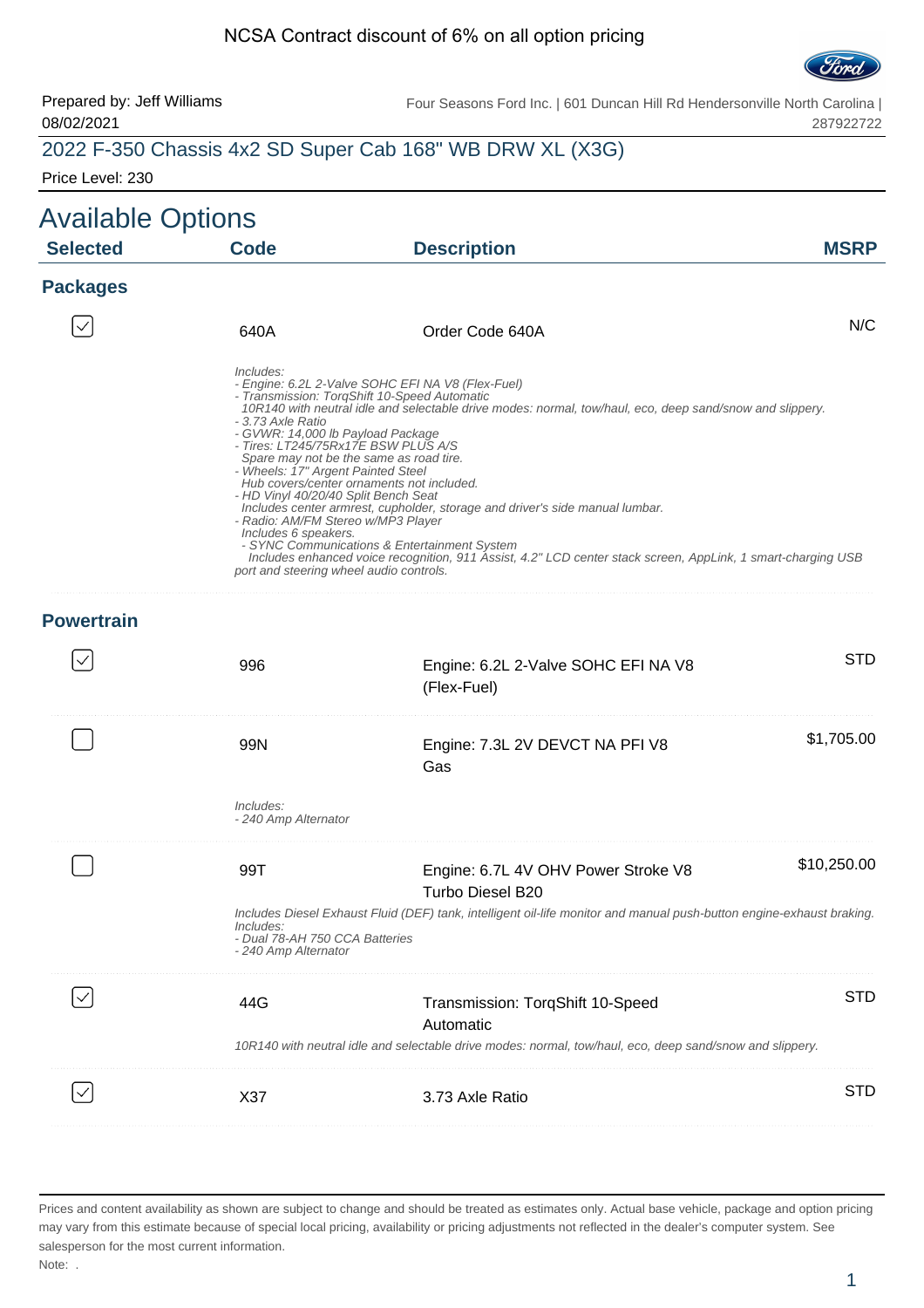

| 2022 F-350 Chassis 4x2 SD Super Cab 168" WB DRW XL (X3G) |  |  |  |  |  |  |  |
|----------------------------------------------------------|--|--|--|--|--|--|--|
|----------------------------------------------------------|--|--|--|--|--|--|--|

Price Level: 230

# Available Options (cont'd)

| <b>Selected</b> | Code  | <b>Description</b>                                                                                                                                                                                                                                                                                                                                                                                                                                                                                                                                                                                                                                                                                                                                                                                                                           | <b>MSRP</b> |
|-----------------|-------|----------------------------------------------------------------------------------------------------------------------------------------------------------------------------------------------------------------------------------------------------------------------------------------------------------------------------------------------------------------------------------------------------------------------------------------------------------------------------------------------------------------------------------------------------------------------------------------------------------------------------------------------------------------------------------------------------------------------------------------------------------------------------------------------------------------------------------------------|-------------|
|                 | X4N   | Limited Slip w/4.10 Axle Ratio                                                                                                                                                                                                                                                                                                                                                                                                                                                                                                                                                                                                                                                                                                                                                                                                               | \$360.00    |
|                 | X4L   | Limited Slip w/4.30 Axle Ratio                                                                                                                                                                                                                                                                                                                                                                                                                                                                                                                                                                                                                                                                                                                                                                                                               | \$350.00    |
|                 | STDGV | GVWR: 14,000 lb Payload Package                                                                                                                                                                                                                                                                                                                                                                                                                                                                                                                                                                                                                                                                                                                                                                                                              | STD         |
|                 | 98F   | <b>CNG/Propane Gaseous Engine Prep</b>                                                                                                                                                                                                                                                                                                                                                                                                                                                                                                                                                                                                                                                                                                                                                                                                       | \$315.00    |
|                 |       | Package                                                                                                                                                                                                                                                                                                                                                                                                                                                                                                                                                                                                                                                                                                                                                                                                                                      |             |
|                 |       | Includes hardened engine intake valves, valve seats and bi-fuel manifold. This package does not include<br>CNG/Propane fuel tanks, lines, etc. Vehicle will be equipped with the standard factory gasoline fuel system. Additional<br>equipment combined with Certified calibration reflash is required, from an external upfitter, to convert the vehicle to a<br>CNG/Propane fueled vehicle. See Alternative Fuel Buyers Guide: www.ford.com/altfuelbuyersquide Ford Motor<br>Company does not provide an exhaust or evaporative emissions certificate with this option when converted to use<br>CNG or Propane fuel. Ford does not represent that a vehicle converted to use CNG or Propane will comply with all<br>applicable U.S. or Canadian safety standards. It is the responsibility of the final stage manufacturer (body-builder, |             |

installer, alterer or subsequent stage manufacturer) to determine that any vehicle converted to use CNG or Propane complies with U.S. Federal, California or Canadian exhaust and evaporative emission requirements, Federal fuel

economy standards, U.S. and Canadian safety standards, labeling and any other requirements.

**Wheels & Tires**

| TD8<br>Spare may not be the same as road tire.                                               | Tires: LT245/75Rx17E BSW PLUS A/S                                                                                         | STD      |
|----------------------------------------------------------------------------------------------|---------------------------------------------------------------------------------------------------------------------------|----------|
| <b>TBM</b><br>Spare may not be the same as road tire.                                        | Tires: LT245/75Rx17E BSW A/T                                                                                              | \$165.00 |
| 64K<br>Hub covers/center ornaments not included.                                             | Wheels: 17" Argent Painted Steel                                                                                          | STD.     |
| 64J                                                                                          | Wheels: 17" Forged Polished Aluminum<br>Includes bright hub covers/center ornaments (4 aluminum outer and 2 steel inner). | \$600.00 |
| 512<br>Required in Rhode Island.<br>Excludes carrier.<br>Includes:<br>- 4-Ton Hydraulic Jack | Spare Tire, Wheel & Jack                                                                                                  | \$350.00 |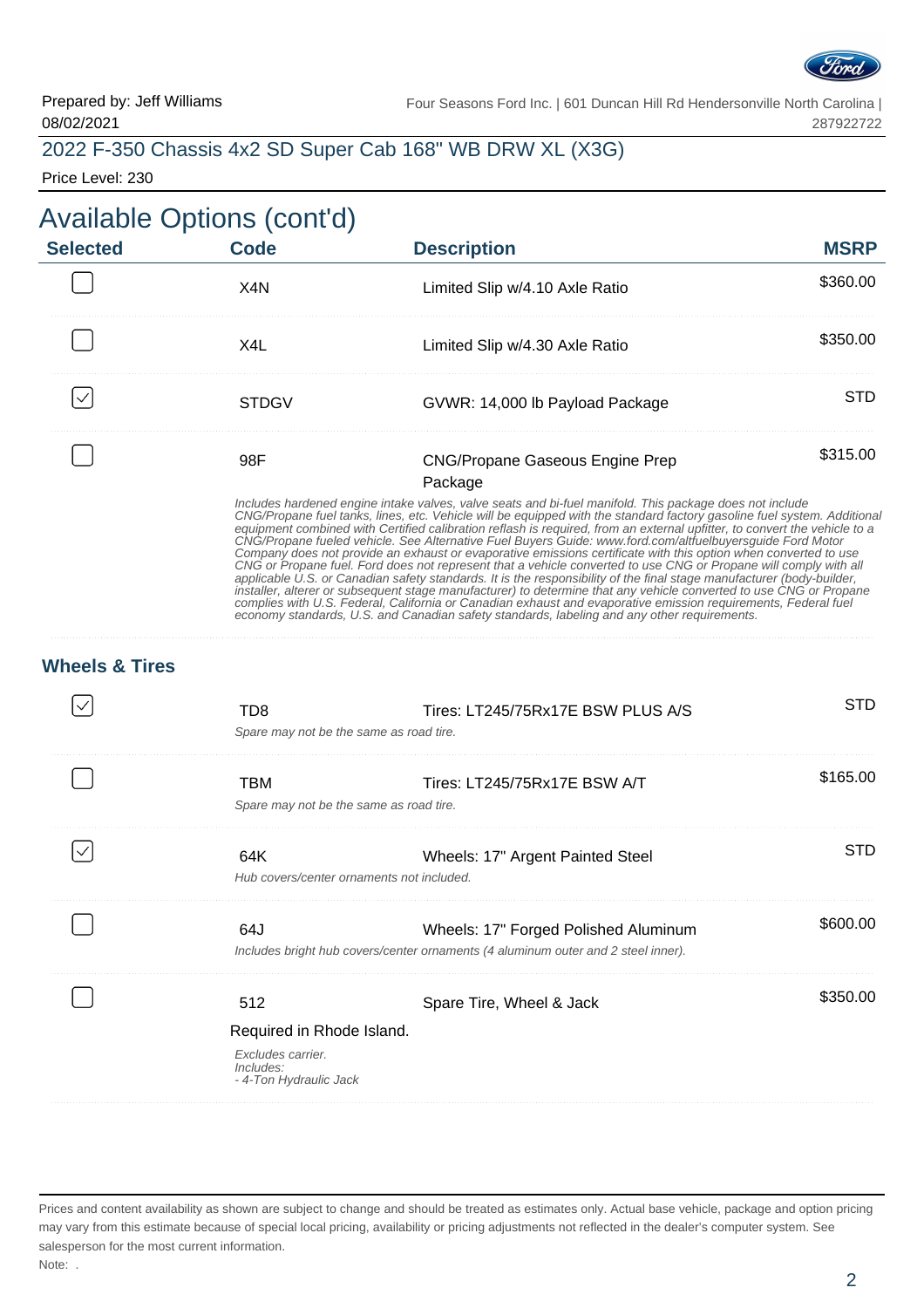

### 2022 F-350 Chassis 4x2 SD Super Cab 168" WB DRW XL (X3G)

Price Level: 230

|                              | <b>Available Options (cont'd)</b>                                                       |                                                                                                                                                                                                       |                       |
|------------------------------|-----------------------------------------------------------------------------------------|-------------------------------------------------------------------------------------------------------------------------------------------------------------------------------------------------------|-----------------------|
| <b>Selected</b>              | <b>Code</b>                                                                             | <b>Description</b>                                                                                                                                                                                    | <b>MSRP</b>           |
|                              | 51D                                                                                     | Spare Tire & Wheel Delete (Regional)<br>- Option Discount                                                                                                                                             | \$0.00<br>$-$ \$85.00 |
|                              |                                                                                         | Only available to pool accounts for sales to Rhode Island.                                                                                                                                            |                       |
|                              | 945                                                                                     | Stainless Steel Wheel Covers (Pre-<br>Installed)                                                                                                                                                      | \$380.00              |
|                              | Front and rear.                                                                         |                                                                                                                                                                                                       |                       |
| <b>Seats &amp; Seat Trim</b> | A                                                                                       | HD Vinyl 40/20/40 Split Bench Seat                                                                                                                                                                    | <b>STD</b>            |
|                              |                                                                                         | Includes center armrest, cupholder, storage and driver's side manual lumbar.                                                                                                                          |                       |
|                              | 1                                                                                       | Cloth 40/20/40 Split Bench Seat<br>Includes center armrest, cupholder, storage and driver's side manual lumbar.                                                                                       | \$100.00              |
|                              | Includes driver's side manual lumbar.                                                   | Vinyl 40/Mini-Console/40 Front Seat                                                                                                                                                                   | \$355.00              |
|                              | 4<br>Includes driver's side manual lumbar.                                              | Cloth 40/Mini-Console/40 Front Seat                                                                                                                                                                   | \$515.00              |
| <b>Other Options</b>         |                                                                                         |                                                                                                                                                                                                       |                       |
|                              | <b>PAINT</b>                                                                            | Monotone Paint Application                                                                                                                                                                            | <b>STD</b>            |
|                              | 168WB                                                                                   | 168" Wheelbase                                                                                                                                                                                        | <b>STD</b>            |
|                              | <b>STDRD</b><br>Includes 6 speakers.<br>Includes:<br>and steering wheel audio controls. | Radio: AM/FM Stereo w/MP3 Player<br>- SYNC Communications & Entertainment System<br>Includes enhanced voice recognition, 911 Åssist, 4.2" LCD center stack screen, AppLink, 1 smart-charging USB port | <b>STD</b>            |
|                              | 61J                                                                                     | 4-Ton Hydraulic Jack                                                                                                                                                                                  | \$55.00               |
|                              |                                                                                         |                                                                                                                                                                                                       |                       |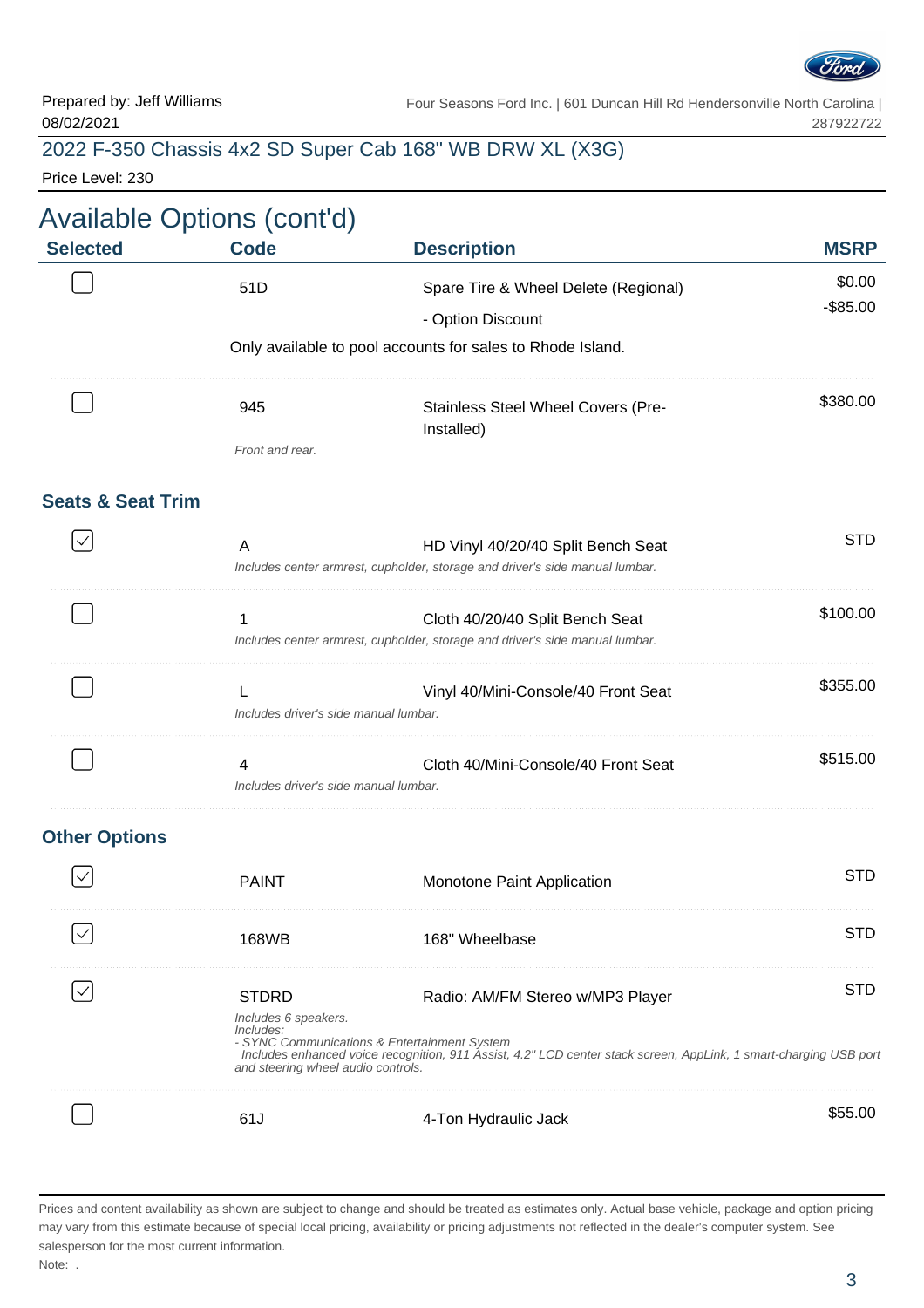

|                  |                                                                                                                                                                                                  | 2022 F-350 Chassis 4x2 SD Super Cab 168" WB DRW XL (X3G)                                                                                                                                                                                                                                                                                                                                                                                                                                                                          |             |
|------------------|--------------------------------------------------------------------------------------------------------------------------------------------------------------------------------------------------|-----------------------------------------------------------------------------------------------------------------------------------------------------------------------------------------------------------------------------------------------------------------------------------------------------------------------------------------------------------------------------------------------------------------------------------------------------------------------------------------------------------------------------------|-------------|
| Price Level: 230 |                                                                                                                                                                                                  |                                                                                                                                                                                                                                                                                                                                                                                                                                                                                                                                   |             |
|                  | Available Options (cont'd)                                                                                                                                                                       |                                                                                                                                                                                                                                                                                                                                                                                                                                                                                                                                   |             |
| <b>Selected</b>  | <b>Code</b>                                                                                                                                                                                      | <b>Description</b>                                                                                                                                                                                                                                                                                                                                                                                                                                                                                                                | <b>MSRP</b> |
|                  | Required in Rhode Island.                                                                                                                                                                        |                                                                                                                                                                                                                                                                                                                                                                                                                                                                                                                                   |             |
|                  | 531                                                                                                                                                                                              | <b>Trailer Tow Package</b>                                                                                                                                                                                                                                                                                                                                                                                                                                                                                                        | \$45.00     |
|                  |                                                                                                                                                                                                  | Includes aftermarket trailer brake wiring kit. Trailer brake controller not included. Note: Salespersons source book or<br>Ford RV trailer towing guide should be consulted for specific trailer towing or camper limits and corresponding<br>required equipment, axle ratios and model availability.                                                                                                                                                                                                                             |             |
|                  | 96V                                                                                                                                                                                              | <b>XL Value Package</b>                                                                                                                                                                                                                                                                                                                                                                                                                                                                                                           | \$395.00    |
|                  | Includes:<br>- XL Decor Group<br>- Chrome Front Bumper                                                                                                                                           | - Steering Wheel-Mounted Cruise Control                                                                                                                                                                                                                                                                                                                                                                                                                                                                                           |             |
|                  | 90L                                                                                                                                                                                              | <b>Power Equipment Group</b>                                                                                                                                                                                                                                                                                                                                                                                                                                                                                                      | \$915.00    |
|                  | <i>Includes:</i><br>- Accessory Delay<br>- Advanced Security Pack<br>- MyKey<br>Includes owner controls feature.<br>- Power Front & Rear Side Windows<br>- Power Locks<br>- Remote Keyless Entry | Deletes passenger side lock cylinder. Includes upgraded door-trim panel.<br>Includes SecuriLock Passive Anti-Theft System (PATS) and inclination/intrusion sensors.<br>- Folding Trailer Tow Mirrors w/Power Heated Glass<br>Includes manual telescoping, heated convex spotter mirror and integrated clearance lamps/turn signals.<br>Includes 1-touch up/down driver/passenger window.                                                                                                                                          |             |
|                  | 67H                                                                                                                                                                                              | <b>Heavy-Service Front Suspension</b><br>Package                                                                                                                                                                                                                                                                                                                                                                                                                                                                                  | \$125.00    |
|                  | with the addition of this package.                                                                                                                                                               | Includes pre-selected heavy-service front springs (see Order Guide Supplemental Reference for springs/FGAWR of<br>specific vehicle configurations). Recommended only on vehicles which will permanently utilize aftermarket equipment<br>such as heavy-duty winches, brush guards or other apparatus which loads the front axle to the specified Gross Axle<br>Weight Rating (GAWR). Note 1: May result in a deterioration of ride quality. Note 2: Vehicle ride height will increase                                             |             |
|                  | 67X                                                                                                                                                                                              | <b>Extra Heavy-Service Suspension</b><br>Package                                                                                                                                                                                                                                                                                                                                                                                                                                                                                  | \$125.00    |
|                  |                                                                                                                                                                                                  | Includes pre-selected extra heavy-service front springs (see Order Guide Supplemental Reference for<br>springs/FGAWR of specific vehicle configurations). Recommended only on vehicles which will permanently utilize<br>aftermarket equipment such as heavy-duty winches, brush guards or other apparatus which loads the front axle to the<br>specified Gross Axle Weight Rating (GAWR). Note 1: May result in a deterioration of ride quality. Note 2: Vehicle ride<br>height will increase with the addition of this package. |             |
|                  | 41H                                                                                                                                                                                              | Engine Block Heater                                                                                                                                                                                                                                                                                                                                                                                                                                                                                                               | \$100.00    |
|                  | 62R                                                                                                                                                                                              | <b>Transmission Power Take-Off Provision</b>                                                                                                                                                                                                                                                                                                                                                                                                                                                                                      | Variable    |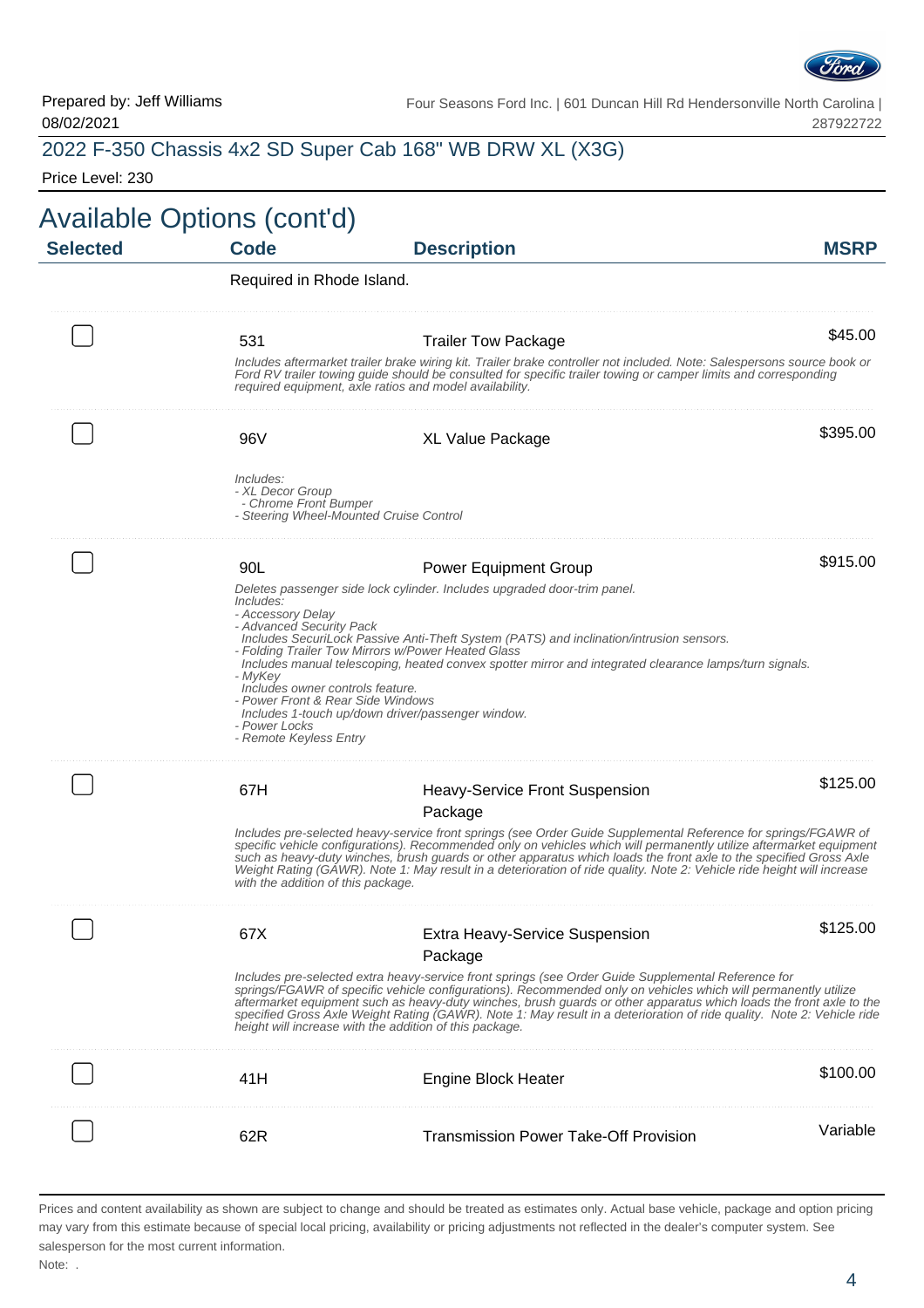

## 2022 F-350 Chassis 4x2 SD Super Cab 168" WB DRW XL (X3G)

Price Level: 230

|                 | <b>Available Options (cont'd)</b>   |                                                                                                |             |
|-----------------|-------------------------------------|------------------------------------------------------------------------------------------------|-------------|
| <b>Selected</b> | <b>Code</b>                         | <b>Description</b>                                                                             | <b>MSRP</b> |
|                 |                                     | Includes mobile and stationary PTO modes.                                                      |             |
|                 | 86A                                 | Programmable Engine Idle Shutdown -<br>5 Minute                                                | \$250.00    |
|                 | 86B                                 | Programmable Engine Idle Shutdown -<br>10 Minute                                               | \$250.00    |
|                 | 86C                                 | Programmable Engine Idle Shutdown -<br>15 Minute                                               | \$250.00    |
|                 | 86D                                 | Programmable Engine Idle Shutdown -<br>20 Minute                                               | \$250.00    |
|                 | 98R                                 | <b>Operator Commanded Regeneration</b>                                                         | \$250.00    |
|                 | 86M                                 | Dual 78 AH Battery                                                                             | \$210.00    |
|                 | <b>18A</b>                          | Upfitter Interface Module                                                                      | \$295.00    |
|                 | 67A                                 | 332 Amp Alternators                                                                            | N/C         |
|                 | 67B                                 | 397 Amp Alternators                                                                            | \$115.00    |
|                 | 67E                                 | 240 Amp Alternator                                                                             | \$85.00     |
|                 | 65M<br>Removes 40 gallon fuel tank. | 26.5 Gallon Mid Ship Fuel Tank                                                                 | \$125.00    |
|                 | 65C                                 | <b>Dual Diesel Fuel Tanks</b><br>Combines 40 gallon aft-of-axle and 26.5 gallon mid ship tank. | \$625.00    |

Prices and content availability as shown are subject to change and should be treated as estimates only. Actual base vehicle, package and option pricing may vary from this estimate because of special local pricing, availability or pricing adjustments not reflected in the dealer's computer system. See salesperson for the most current information. Note: .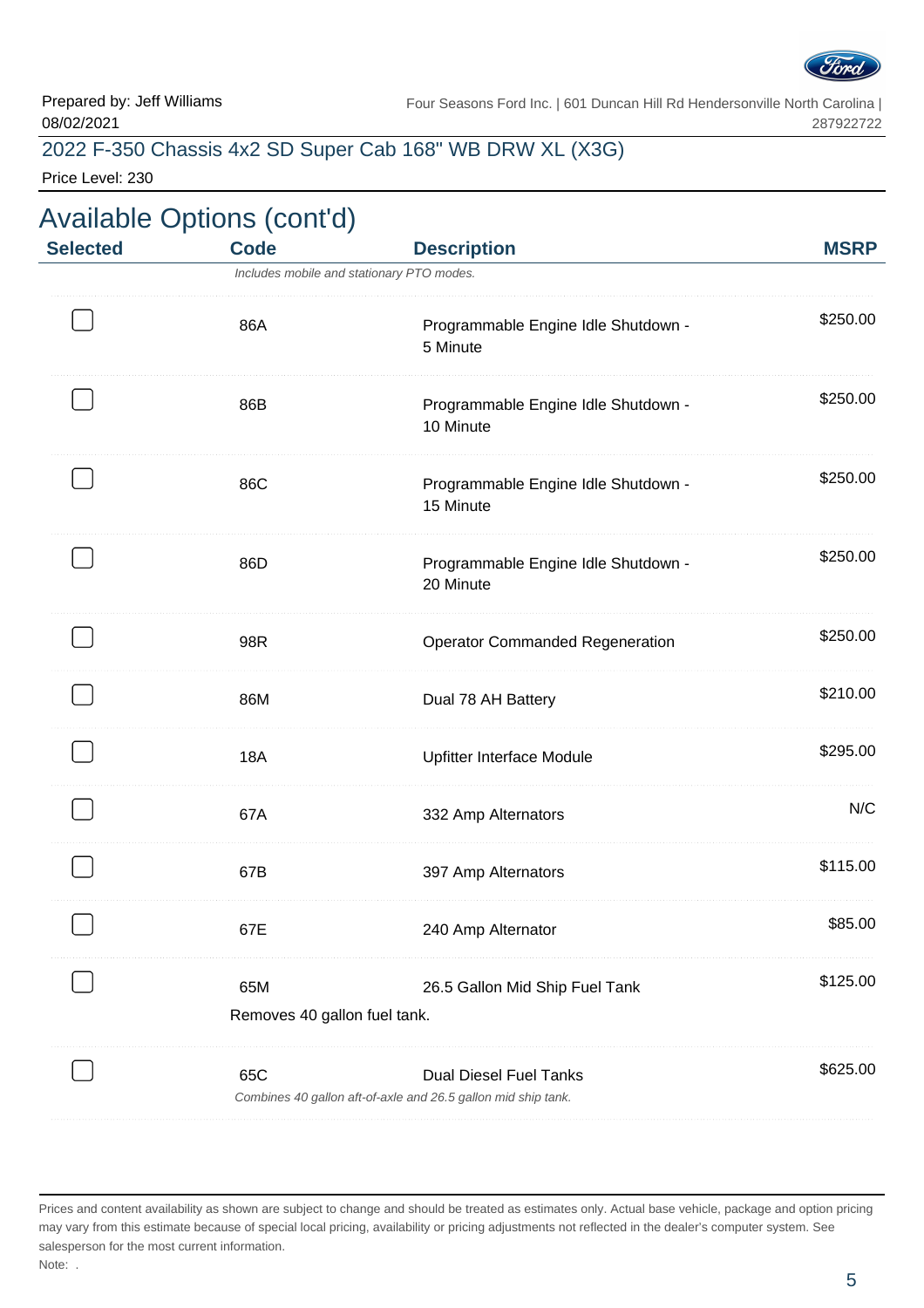

### 2022 F-350 Chassis 4x2 SD Super Cab 168" WB DRW XL (X3G)

Price Level: 230

| <b>MSRP</b> | <b>Description</b>                                                                                                                                                                                                                        | <b>Code</b>                                 | <b>Selected</b> |
|-------------|-------------------------------------------------------------------------------------------------------------------------------------------------------------------------------------------------------------------------------------------|---------------------------------------------|-----------------|
| \$160.00    | <b>Utility Lighting System</b>                                                                                                                                                                                                            | 63A<br>Includes LED side-mirror spotlights. |                 |
| \$270.00    | <b>Trailer Brake Controller</b><br>Includes smart trailer tow connector. Verified to be compatible with electronic actuated drum brakes only.                                                                                             | 52B                                         |                 |
| \$445.00    | <b>Platform Running Boards</b>                                                                                                                                                                                                            | 18B                                         |                 |
| \$115.00    | Audible Lane Departure Warning                                                                                                                                                                                                            | 60C                                         |                 |
| \$115.00    | <b>Pre-Collision Assist</b><br>Includes Automatic Emergency Braking (AEB), automatic high beam and forward collision warning.                                                                                                             | 94P                                         |                 |
| N/C         | Center High-Mounted Stop Lamp<br>(CHMSL)                                                                                                                                                                                                  | 59H                                         |                 |
| \$415.00    | Rear View Camera & Prep Kit<br>Pre-installed content includes cab wiring and frame wiring to the rear most cross member. Upfitters kit includes<br>camera with mounting bracket, 20' jumper wire and camera mounting/aiming instructions. | 872                                         |                 |
| N/C         | <b>Front License Plate Bracket</b><br>Standard in states requiring 2 license plates and optional to all others.                                                                                                                           | 153                                         |                 |
| \$60.00     | Fixed Rear-Window w/Defrost                                                                                                                                                                                                               | 43B                                         |                 |
| \$405.00    | Power-Sliding Rear-Window w/Defrost                                                                                                                                                                                                       | 435                                         |                 |
| \$30.00     | <b>Privacy Glass</b>                                                                                                                                                                                                                      | 924                                         |                 |
| \$250.00    | Rapid-Heat Supplemental Cab Heater                                                                                                                                                                                                        | 41A<br>Includes:<br>- 397 Amp Alternators   |                 |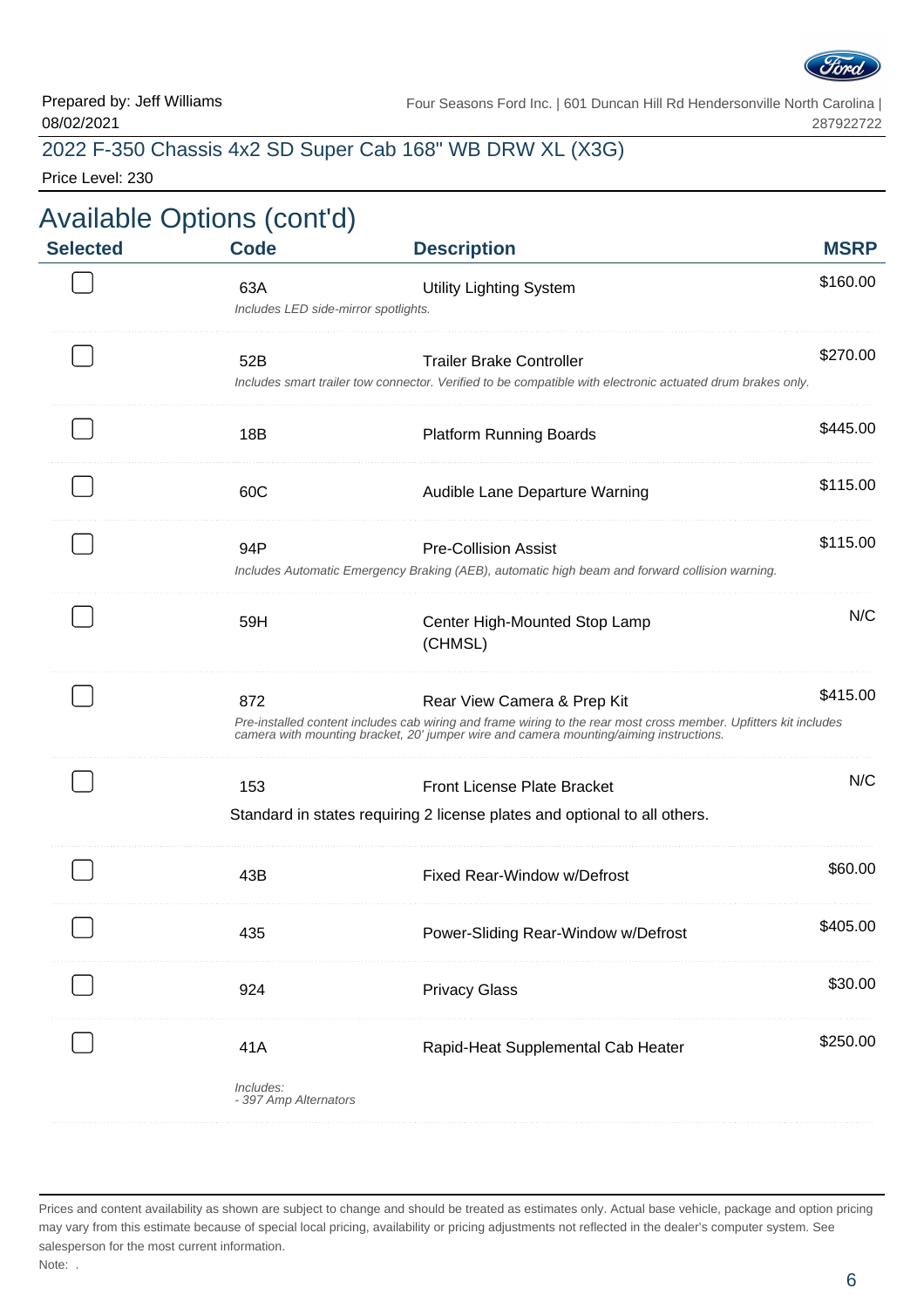

| 2022 F-350 Chassis 4x2 SD Super Cab 168" WB DRW XL (X3G) |  |  |  |  |  |  |  |
|----------------------------------------------------------|--|--|--|--|--|--|--|
|----------------------------------------------------------|--|--|--|--|--|--|--|

Price Level: 230

|                 | <b>Available Options (cont'd)</b> |                                                                                                                                                                                                                                                                                                                                                                                                                                                                                                                                                                                                                                                                                                                          |             |
|-----------------|-----------------------------------|--------------------------------------------------------------------------------------------------------------------------------------------------------------------------------------------------------------------------------------------------------------------------------------------------------------------------------------------------------------------------------------------------------------------------------------------------------------------------------------------------------------------------------------------------------------------------------------------------------------------------------------------------------------------------------------------------------------------------|-------------|
| <b>Selected</b> | <b>Code</b>                       | <b>Description</b>                                                                                                                                                                                                                                                                                                                                                                                                                                                                                                                                                                                                                                                                                                       | <b>MSRP</b> |
|                 | 43C                               | 110V/400W Outlet                                                                                                                                                                                                                                                                                                                                                                                                                                                                                                                                                                                                                                                                                                         | \$175.00    |
|                 | 76S                               | <b>Remote Start System</b>                                                                                                                                                                                                                                                                                                                                                                                                                                                                                                                                                                                                                                                                                               | \$250.00    |
|                 | 39S                               | SiriusXM Radio                                                                                                                                                                                                                                                                                                                                                                                                                                                                                                                                                                                                                                                                                                           | \$185.00    |
|                 |                                   | Includes 1 I/P mounted center speaker and a 3-month prepaid subscription. Service is not available in Alaska and<br>Hawaii. Subscriptions to all SiriusXM services are sold by SiriusXM after trial period. If you decide to continue service<br>after your trial, the subscription plan you choose will automatically renew thereafter and you will be charged according<br>to your chosen payment method at then-current rates. Fees and taxes apply. To cancel you must call SiriusXM at 1-<br>866-635-2349. See SiriusXM customer agreement for complete terms at www.siriusxm.com. All fees and<br>programming subject to change. Sirius, XM and all related marks and logos are trademarks of Sirius XM Radio Inc. |             |
|                 | 87H                               | <b>Black Molded Hood Deflector (Pre-</b><br>Installed)                                                                                                                                                                                                                                                                                                                                                                                                                                                                                                                                                                                                                                                                   | \$130.00    |
|                 | 76C                               | Exterior Backup Alarm (Pre-Installed)                                                                                                                                                                                                                                                                                                                                                                                                                                                                                                                                                                                                                                                                                    | \$140.00    |
|                 | 91S                               | Amber 360-Degree Dual Beacon LED                                                                                                                                                                                                                                                                                                                                                                                                                                                                                                                                                                                                                                                                                         | \$675.00    |
|                 | Pre-installed.                    | <b>Warning Strobes</b>                                                                                                                                                                                                                                                                                                                                                                                                                                                                                                                                                                                                                                                                                                   |             |
|                 | 91G                               | Amber-Wht 360-Deg Dual Beacon LED                                                                                                                                                                                                                                                                                                                                                                                                                                                                                                                                                                                                                                                                                        | \$725.00    |
|                 | Pre-installed.                    | <b>Warning Strobes</b>                                                                                                                                                                                                                                                                                                                                                                                                                                                                                                                                                                                                                                                                                                   |             |
|                 | 61S                               | Front Splash Guards/Mud Flaps (Pre-<br>Installed)                                                                                                                                                                                                                                                                                                                                                                                                                                                                                                                                                                                                                                                                        | \$75.00     |
|                 | 61L                               | Front Wheel Well Liners (Pre-Installed)                                                                                                                                                                                                                                                                                                                                                                                                                                                                                                                                                                                                                                                                                  | \$180.00    |
|                 | <b>79V</b>                        | <b>COV Required</b>                                                                                                                                                                                                                                                                                                                                                                                                                                                                                                                                                                                                                                                                                                      | N/A         |
|                 | C <sub>09</sub>                   | Priced DORA                                                                                                                                                                                                                                                                                                                                                                                                                                                                                                                                                                                                                                                                                                              | N/C         |
|                 |                                   |                                                                                                                                                                                                                                                                                                                                                                                                                                                                                                                                                                                                                                                                                                                          |             |

#### **Fleet Options**

Prices and content availability as shown are subject to change and should be treated as estimates only. Actual base vehicle, package and option pricing may vary from this estimate because of special local pricing, availability or pricing adjustments not reflected in the dealer's computer system. See salesperson for the most current information. Note: .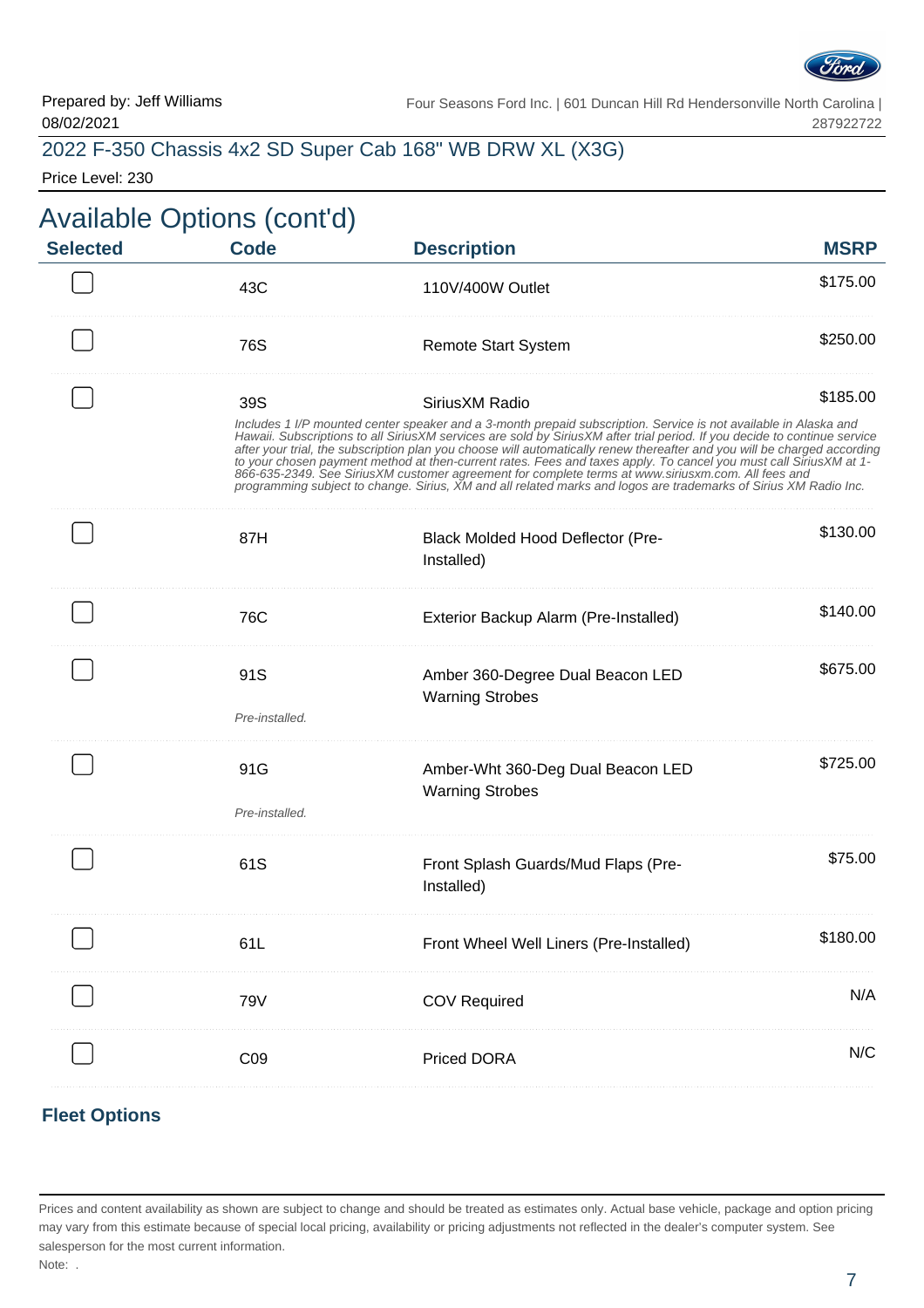

|                 | Available Options (cont'd)                                              |                                                                                                                                                                                                                                                                                                                                                                                                                                                                                                                                                                                                                                                                                                                                                                                                                                                                                                                                                                                                                                                                                                                                                                                                                                                                                                                                                                                                                                                                                                  |             |  |  |  |  |
|-----------------|-------------------------------------------------------------------------|--------------------------------------------------------------------------------------------------------------------------------------------------------------------------------------------------------------------------------------------------------------------------------------------------------------------------------------------------------------------------------------------------------------------------------------------------------------------------------------------------------------------------------------------------------------------------------------------------------------------------------------------------------------------------------------------------------------------------------------------------------------------------------------------------------------------------------------------------------------------------------------------------------------------------------------------------------------------------------------------------------------------------------------------------------------------------------------------------------------------------------------------------------------------------------------------------------------------------------------------------------------------------------------------------------------------------------------------------------------------------------------------------------------------------------------------------------------------------------------------------|-------------|--|--|--|--|
| <b>Selected</b> | <b>Code</b>                                                             | <b>Description</b>                                                                                                                                                                                                                                                                                                                                                                                                                                                                                                                                                                                                                                                                                                                                                                                                                                                                                                                                                                                                                                                                                                                                                                                                                                                                                                                                                                                                                                                                               | <b>MSRP</b> |  |  |  |  |
|                 | 47A                                                                     | Ambulance Prep Package (LPO)                                                                                                                                                                                                                                                                                                                                                                                                                                                                                                                                                                                                                                                                                                                                                                                                                                                                                                                                                                                                                                                                                                                                                                                                                                                                                                                                                                                                                                                                     | \$1,205.00  |  |  |  |  |
|                 | Requires valid FIN code.                                                |                                                                                                                                                                                                                                                                                                                                                                                                                                                                                                                                                                                                                                                                                                                                                                                                                                                                                                                                                                                                                                                                                                                                                                                                                                                                                                                                                                                                                                                                                                  |             |  |  |  |  |
|                 | Includes:<br>- 397 Amp Alternators<br>- Operator Commanded Regeneration | Includes 5,250 to 5,990 lbs front springs/front GAWR rating, see supplemental order guide for complete details.<br>Incomplete vehicle package - requires further manufacture and certification by a final stage manufacturer. Ford<br>vehicles are suitable for producing ambulances only if equipped with the Ford ambulance prep package. In addition,<br>Ford urges ambulance manufacturers to follow the recommendations of the Ford incomplete vehicle manual and the<br>Ford truck body builders layout book (and pertinent supplements). Using a Ford vehicle without the Ford ambulance<br>prep package to produce an ambulance voids the Ford warranty. Note: Stationary Elevated Idle Control (SEIC) has<br>been integrated into the engine control module.<br>- Limited Slip w/4.10 Axle Ratio (Wide Track) (Fleet)                                                                                                                                                                                                                                                                                                                                                                                                                                                                                                                                                                                                                                                                   |             |  |  |  |  |
|                 | 47A                                                                     | Ambulance Prep Package (LPO) w/99N                                                                                                                                                                                                                                                                                                                                                                                                                                                                                                                                                                                                                                                                                                                                                                                                                                                                                                                                                                                                                                                                                                                                                                                                                                                                                                                                                                                                                                                               | \$1,205.00  |  |  |  |  |
|                 | Requires valid FIN code.                                                |                                                                                                                                                                                                                                                                                                                                                                                                                                                                                                                                                                                                                                                                                                                                                                                                                                                                                                                                                                                                                                                                                                                                                                                                                                                                                                                                                                                                                                                                                                  |             |  |  |  |  |
|                 | Includes:<br>- 397 Amp Alternators                                      | Includes 5,250 to 5,990 lbs front springs/front GAWR rating, see supplemental order guide for complete details.<br>Incomplete vehicle package - requires further manufacture and certification by a final stage manufacturer. Ford<br>vehicles are suitable for producing ambulances only if equipped with the Ford ambulance prep package. In addition,<br>Ford urges ambulance manufacturers to follow the recommendations of the Ford incomplete vehicle manual and the<br>Ford truck body builders layout book (and pertinent supplements). Using a Ford vehicle without the Ford ambulance<br>prep package to produce an ambulance voids the Ford warranty. Note: Stationary Elevated Idle Control (SEIC) has<br>been integrated into the engine control module.                                                                                                                                                                                                                                                                                                                                                                                                                                                                                                                                                                                                                                                                                                                            |             |  |  |  |  |
|                 | 47L                                                                     | Ambulance Prep Pkg w/Special                                                                                                                                                                                                                                                                                                                                                                                                                                                                                                                                                                                                                                                                                                                                                                                                                                                                                                                                                                                                                                                                                                                                                                                                                                                                                                                                                                                                                                                                     | \$1,205.00  |  |  |  |  |
|                 |                                                                         | Emissions (LPO)                                                                                                                                                                                                                                                                                                                                                                                                                                                                                                                                                                                                                                                                                                                                                                                                                                                                                                                                                                                                                                                                                                                                                                                                                                                                                                                                                                                                                                                                                  |             |  |  |  |  |
|                 | Requires valid FIN code.                                                |                                                                                                                                                                                                                                                                                                                                                                                                                                                                                                                                                                                                                                                                                                                                                                                                                                                                                                                                                                                                                                                                                                                                                                                                                                                                                                                                                                                                                                                                                                  |             |  |  |  |  |
|                 | Includes:<br>- 397 Amp Alternators<br>- Operator Commanded Regeneration | Includes EPA special emergency vehicle emissions and 5,250 to 5,990 lbs max front springs/front GAWR, see<br>supplemental order guide for complete details. Incomplete vehicle package - requires further manufacture and<br>certification by a final stage manufacturer. Ford vehicles are suitable for producing ambulances with special<br>emissions only if equipped with the Ford ambulance prep package with EPA special emergency vehicle emissions. In<br>addition, Ford urges ambulance manufacturers to follow the recommendations of the Ford incomplete vehicle manual<br>and the Ford truck body builders layout book (and pertinent supplements). Using a Ford vehicle without the Ford<br>ambulance package with EPA special emergency vehicle emissions to produce an ambulance with special emissions<br>voids the Ford warranty. Note 1: Stationary Elevated Idle Control (SEIC) has been integrated into the engine control<br>module. Note 2: Engine calibration significantly reduces the possibility of depower mode when in stationary PTO<br>operation. Note 3: Operator commanded regen allowed down to 30% of DPF filter full, instead of 100%. Note 4: Must<br>meet the definition of an emergency vehicle, an ambulance or fire truck per 40 CFR 86.1803.01 in the federal register.<br>Note 5: California code of regulations allows for the sale of federally certified emergency vehicles in California.<br>- Limited Slip w/4.10 Axle Ratio (Wide Track) (Fleet) |             |  |  |  |  |
|                 | 47J                                                                     | Fire/Rescue Prep Pkg w/EPA Special                                                                                                                                                                                                                                                                                                                                                                                                                                                                                                                                                                                                                                                                                                                                                                                                                                                                                                                                                                                                                                                                                                                                                                                                                                                                                                                                                                                                                                                               | \$1,205.00  |  |  |  |  |
|                 |                                                                         | Emissions (LPO)                                                                                                                                                                                                                                                                                                                                                                                                                                                                                                                                                                                                                                                                                                                                                                                                                                                                                                                                                                                                                                                                                                                                                                                                                                                                                                                                                                                                                                                                                  |             |  |  |  |  |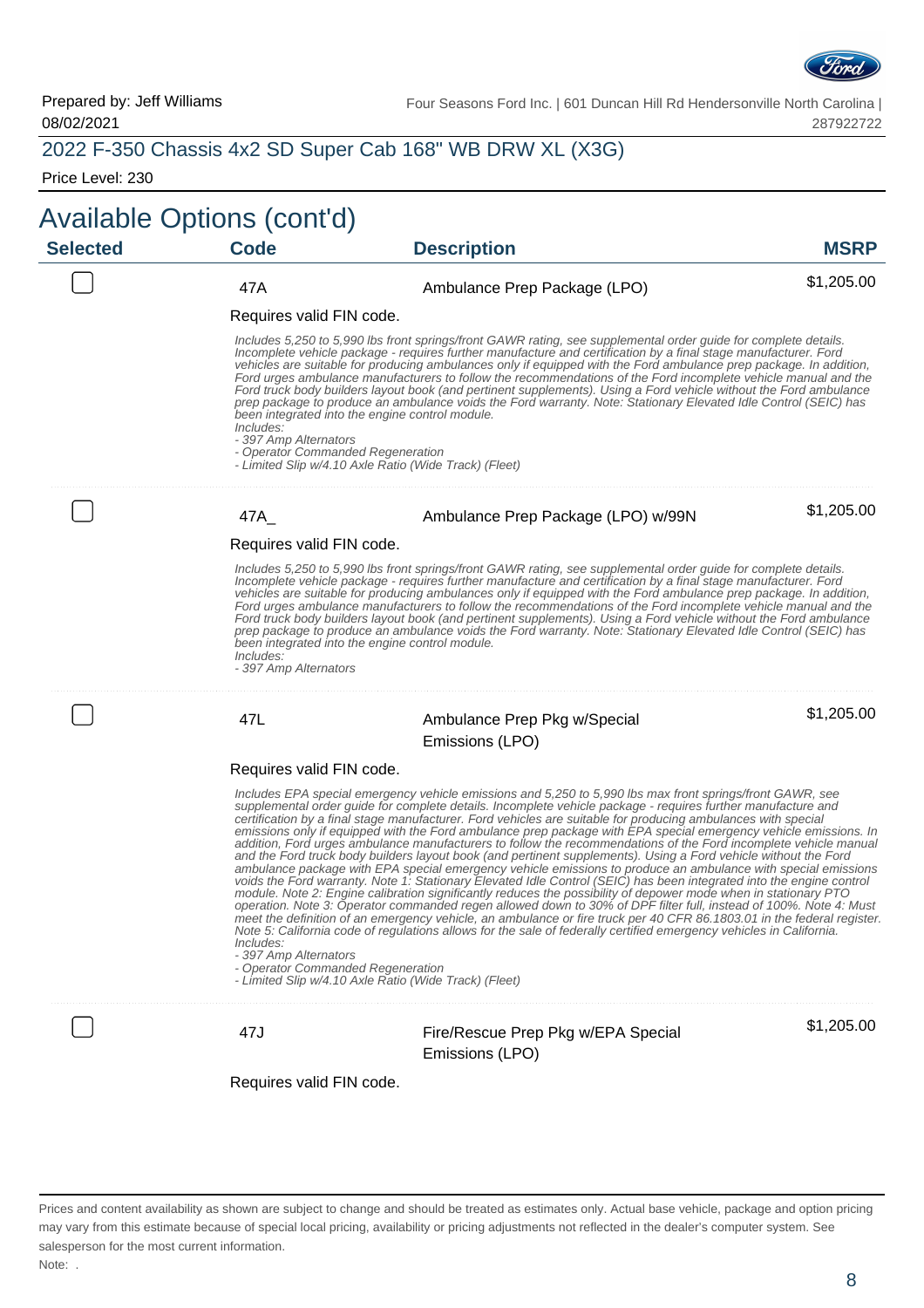

### 2022 F-350 Chassis 4x2 SD Super Cab 168" WB DRW XL (X3G)

Price Level: 230

# Available Options (cont'd)

| <b>Selected</b> | <b>Code</b>                                                             | <b>Description</b>                                                                                                                                                                                                                                                                                                                                                                                                                                                                                                                                                                                                                                                                                                                                                                                                                                                                                                                                                                                                                   | <b>MSRP</b> |
|-----------------|-------------------------------------------------------------------------|--------------------------------------------------------------------------------------------------------------------------------------------------------------------------------------------------------------------------------------------------------------------------------------------------------------------------------------------------------------------------------------------------------------------------------------------------------------------------------------------------------------------------------------------------------------------------------------------------------------------------------------------------------------------------------------------------------------------------------------------------------------------------------------------------------------------------------------------------------------------------------------------------------------------------------------------------------------------------------------------------------------------------------------|-------------|
|                 | Includes:<br>- 397 Amp Alternators<br>- Operator Commanded Regeneration | Includes upgraded front springs/GAWR rating, please see supplemental order guide, or visit fordbbas.com for<br>complete details. Incomplete vehicle package - requires further manufacture and certification by a final stage<br>manufacturer. Ford urges Fire/Rescue vehicle manufacturers to follow the recommendations of the Ford Incomplete<br>Vehicle Manual and the Ford Truck Body Builders Layout Book (and pertinent supplements). Note 1: Stationary<br>Elevated Idle Control (SEIC) has been integrated into the engine control module. Note 2: Engine calibration<br>significantly reduces the possibility of depower mode when in stationary PTO operation. Note 3: Operator<br>commanded regen allowed down to 30% of DPF filter full, instead of 100%. Note 4: Must meet the definition of an<br>emergency vehicle, an Ambulance or Fire Truck per 40 CFR 86.1803.01 in the federal register. Note 5: California<br>Code of Regulations allows for the sale of federally certified emergency vehicles in California. |             |
|                 | 525<br>Requires valid FIN code.                                         | <b>Steering Wheel-Mounted Cruise</b><br>Control (LPO)                                                                                                                                                                                                                                                                                                                                                                                                                                                                                                                                                                                                                                                                                                                                                                                                                                                                                                                                                                                | \$235.00    |
|                 | 942<br>Requires valid FIN code.<br>cluster controllable.                | Daytime Running Lamps (DRL) (LPO)<br>The non-controllable 942 Daytime Running Lamps (DRL) replace the standard Daytime Running Lamps (DRL) on/off                                                                                                                                                                                                                                                                                                                                                                                                                                                                                                                                                                                                                                                                                                                                                                                                                                                                                    | \$45.00     |
|                 | 926<br>Requires valid FIN code.                                         | Speed Limitation - 65-MPH Governed<br>Top Speed (LPO)                                                                                                                                                                                                                                                                                                                                                                                                                                                                                                                                                                                                                                                                                                                                                                                                                                                                                                                                                                                | \$80.00     |
|                 | 927<br>Requires valid FIN code.                                         | Speed Limitation - 75-MPH Governed<br>Top Speed (LPO)                                                                                                                                                                                                                                                                                                                                                                                                                                                                                                                                                                                                                                                                                                                                                                                                                                                                                                                                                                                | \$80.00     |
|                 | 63G<br>Requires valid FIN code.                                         | Bright Grille (LPO)                                                                                                                                                                                                                                                                                                                                                                                                                                                                                                                                                                                                                                                                                                                                                                                                                                                                                                                                                                                                                  | N/C         |
|                 | 17F<br>Requires valid FIN code.<br>Includes:<br>- Chrome Front Bumper   | XL Decor Group (LPO)                                                                                                                                                                                                                                                                                                                                                                                                                                                                                                                                                                                                                                                                                                                                                                                                                                                                                                                                                                                                                 | \$220.00    |
|                 | D <sub>9E</sub>                                                         | <b>Built: Kentucky Truck Plant</b>                                                                                                                                                                                                                                                                                                                                                                                                                                                                                                                                                                                                                                                                                                                                                                                                                                                                                                                                                                                                   | N/C         |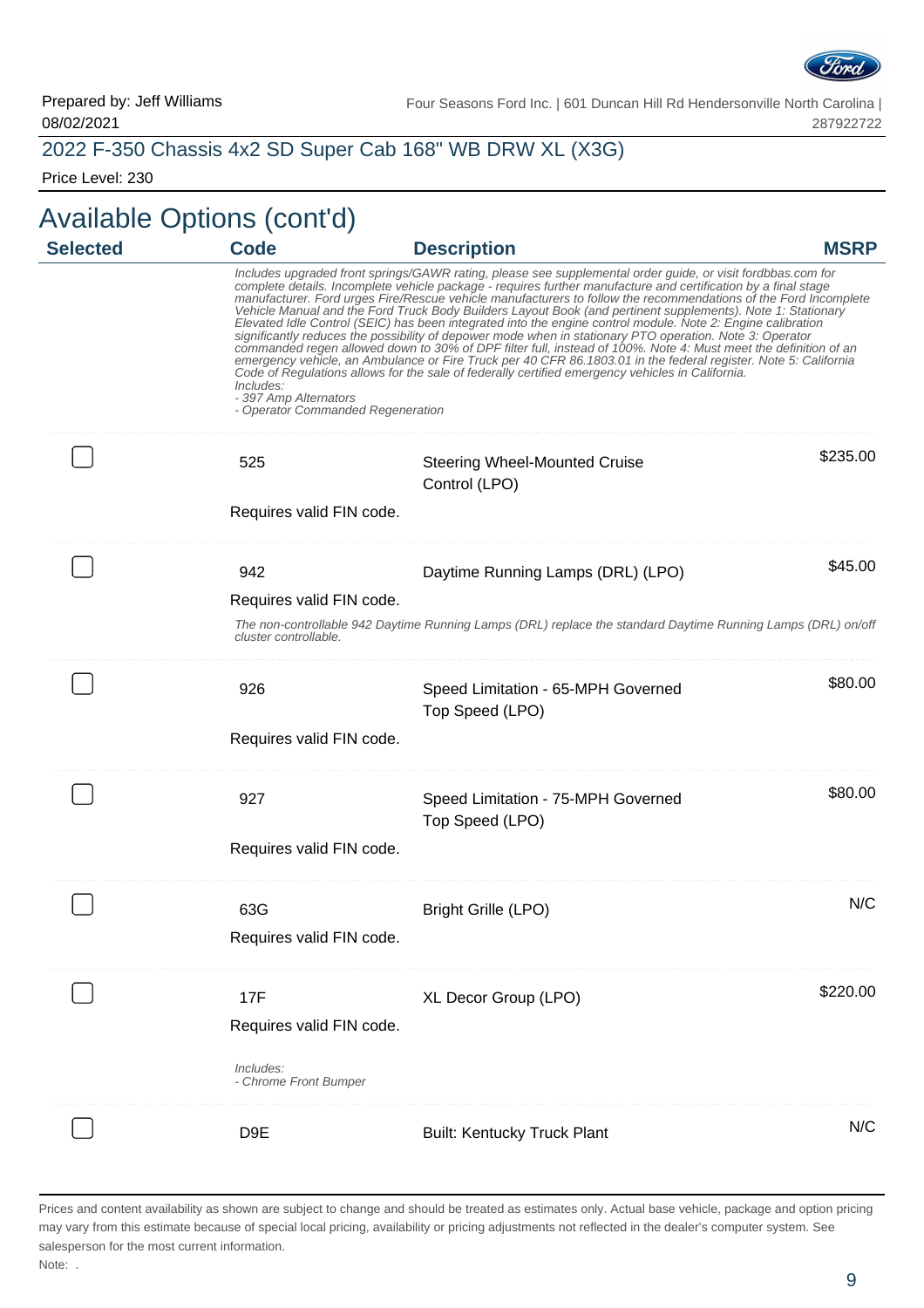

## 2022 F-350 Chassis 4x2 SD Super Cab 168" WB DRW XL (X3G)

Price Level: 230

| <b>Selected</b> | <b>Available Options (cont'd)</b><br><b>Code</b> | <b>Description</b>                    | <b>MSRP</b> |
|-----------------|--------------------------------------------------|---------------------------------------|-------------|
|                 | D <sub>9</sub> D                                 | <b>Built: Ohio Plant</b>              | N/C         |
|                 | 311                                              | Ship Thru: Dejana                     | \$0.00      |
|                 | 31U                                              | Ship-Thru: General Truck Body         | N/C         |
|                 | 319                                              | Ship-Thru: KC Truck Systems Inc.      | \$0.00      |
|                 | 31Y                                              | Ship Thru: Zoresco Equipment          | \$0.00      |
|                 | 31A                                              | Ship-Thru: Altec                      | N/C         |
|                 | 31S                                              | Ship-Thru: Reading Equipment          | N/C         |
|                 | 31B                                              | Ship-Thru: Reading Equipment          | \$0.00      |
|                 | 31C                                              | Ship-Thru: Zoresco Equipment          | \$0.00      |
|                 | 31E                                              | Ship-Thru: L&Z Co.                    | \$0.00      |
|                 | 31F                                              | Ship-Thru: Venchurs Vehicle System    | \$0.00      |
|                 | 31G                                              | Ship-Thru: NBC Truck Equipment        | \$0.00      |
|                 | 313                                              | Ship-Thru: National Fleet Services    | \$0.00      |
|                 | 31L                                              | Ship-Thru: Louisville Truck Equipment | N/C         |
|                 | 31M                                              | Ship-Thru: Manning Truck Equipment    | N/C         |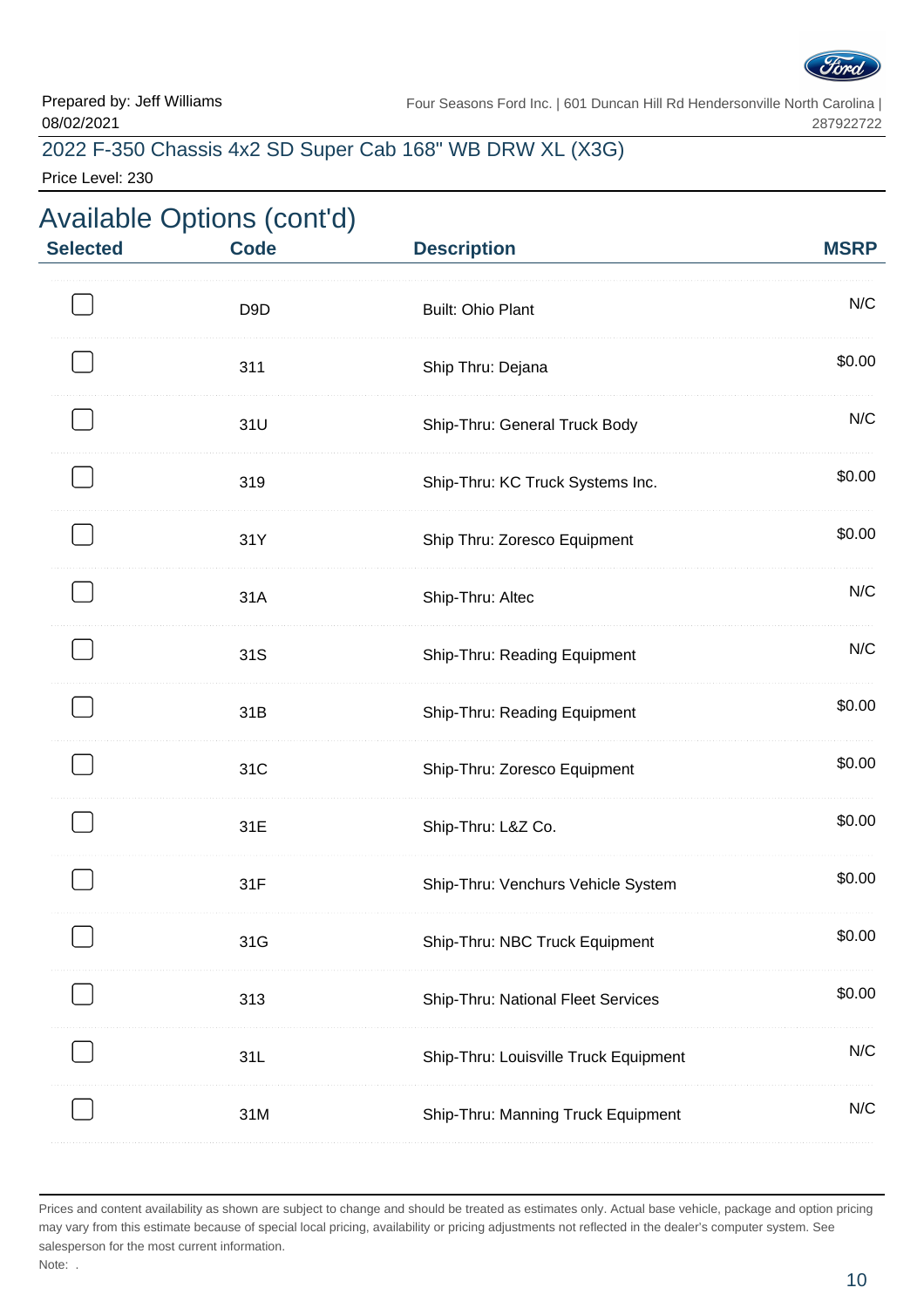

# 2022 F-350 Chassis 4x2 SD Super Cab 168" WB DRW XL (X3G)

Price Level: 230

| <b>Selected</b> | <b>Available Options (cont'd)</b><br><b>Code</b>                       | <b>Description</b>                                                        | <b>MSRP</b> |
|-----------------|------------------------------------------------------------------------|---------------------------------------------------------------------------|-------------|
|                 | 31N                                                                    | Ship-Thru: Monroe Truck Equipment                                         | N/C         |
|                 | 31P                                                                    | Ship-Thru: Roush Industries                                               | \$0.00      |
|                 | 315                                                                    | Ship-Thru: Alt Fuel Innovations, LLC<br>(AFI)                             | \$0.00      |
|                 | 31W                                                                    | Ship-Thru: Knapheide - IN                                                 | N/C         |
|                 | 31V                                                                    | Ship-Thru: Knapheide Truck Equipment                                      | \$0.00      |
|                 | 316                                                                    | Ship-Thru: Westport Dallas Inc                                            | \$0.00      |
|                 | 314                                                                    | Ship-Thru: Reading Equipment &<br><b>Distribution</b>                     | \$0.00      |
|                 | <b>FLADCR</b>                                                          | <b>Fleet Advertising Credit</b>                                           | \$0.00      |
|                 | FINAL <sub>2</sub>                                                     | Fleet Final Order Date: TBD                                               | N/C         |
|                 | 56M                                                                    | Ford US National Fleet Incentives Ford<br><b>US National - 05/04/21</b>   | \$0.00      |
|                 | X4W                                                                    | Limited Slip w/4.10 Axle Ratio (Wide<br>Track) (Fleet)                    | N/C         |
|                 | $96V_$<br>Includes:<br>- XL Decor Group (LPO)<br>- Chrome Front Bumper | XL Value Package (Fleet)<br>- Steering Wheel-Mounted Cruise Control (LPO) | \$395.00    |
|                 | 595                                                                    | Fog Lamps (Fleet)                                                         | \$130.00    |